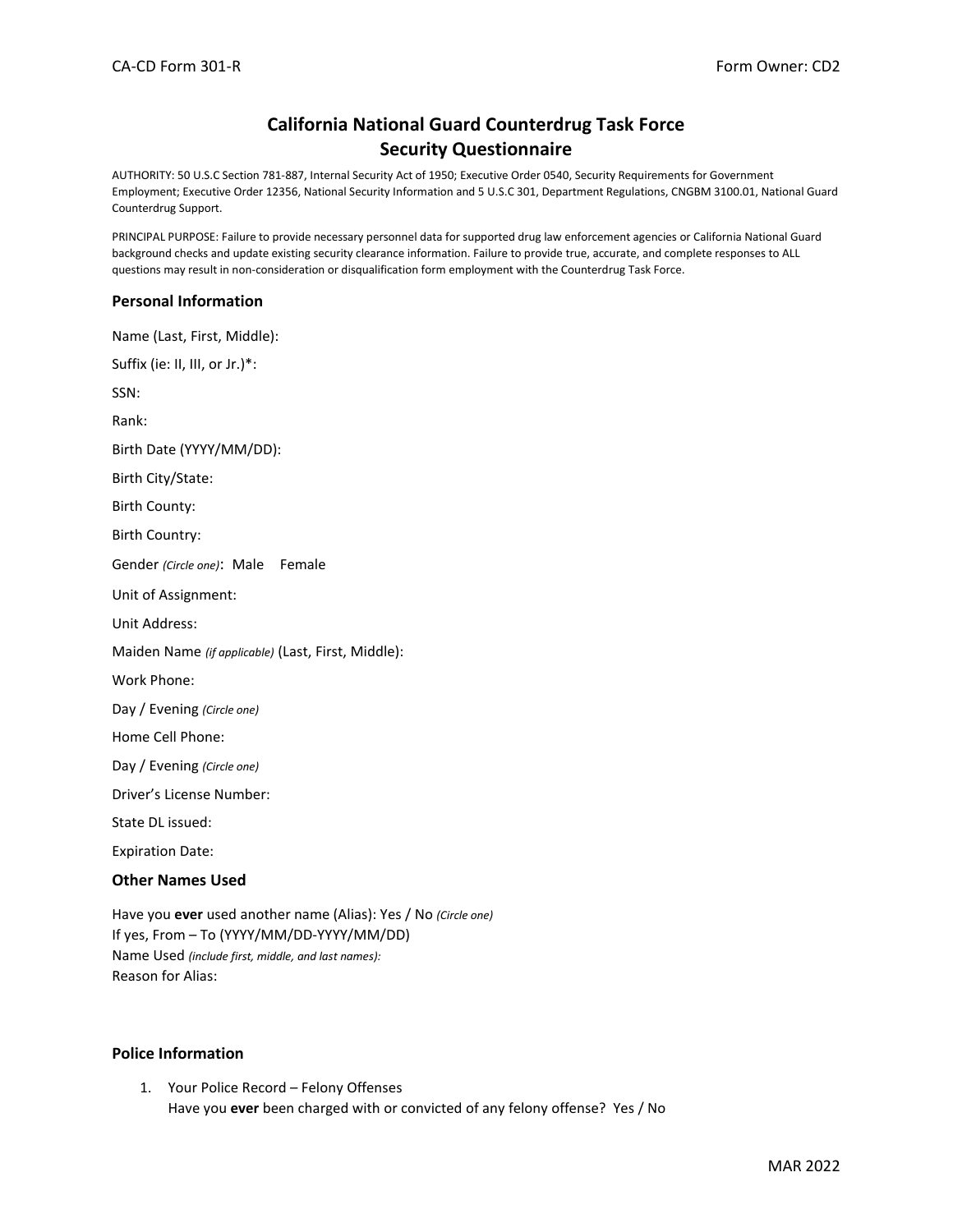If yes, provide the following: Offense Date (YYYY/MM/DD): Nature of Offense: Disposition: Authority/Court: City/State/Zip: Country:

2. Your Police Record – Firearms/Explosives Offenses

Have you **ever** been charged with or convicted of a firearms or explosives offense? Yes / No If yes, provide the following: Offense Date (YYYY/MM/DD): Nature of Offense: Disposition: Authority/Court: City/State/Zip: Country:

- 3. Your Police Record Pending Charges Are there currently any charges pending against you for any offense? Yes / No If yes, provide the following: Offense Date (YYYY/MM/DD): Nature of Offense: Disposition: Authority/Court: City/State/Zip: Country:
- 4. Your Police Record Alcohol/Drug Offenses Have you **ever** been charged with or convicted of any offense(s) to alcohol or drugs? Yes / No If yes, provide the following: Offense Date (YYYY/MM/DD): Nature of Offense: Disposition: Authority/Court: City/State/Zip: Country: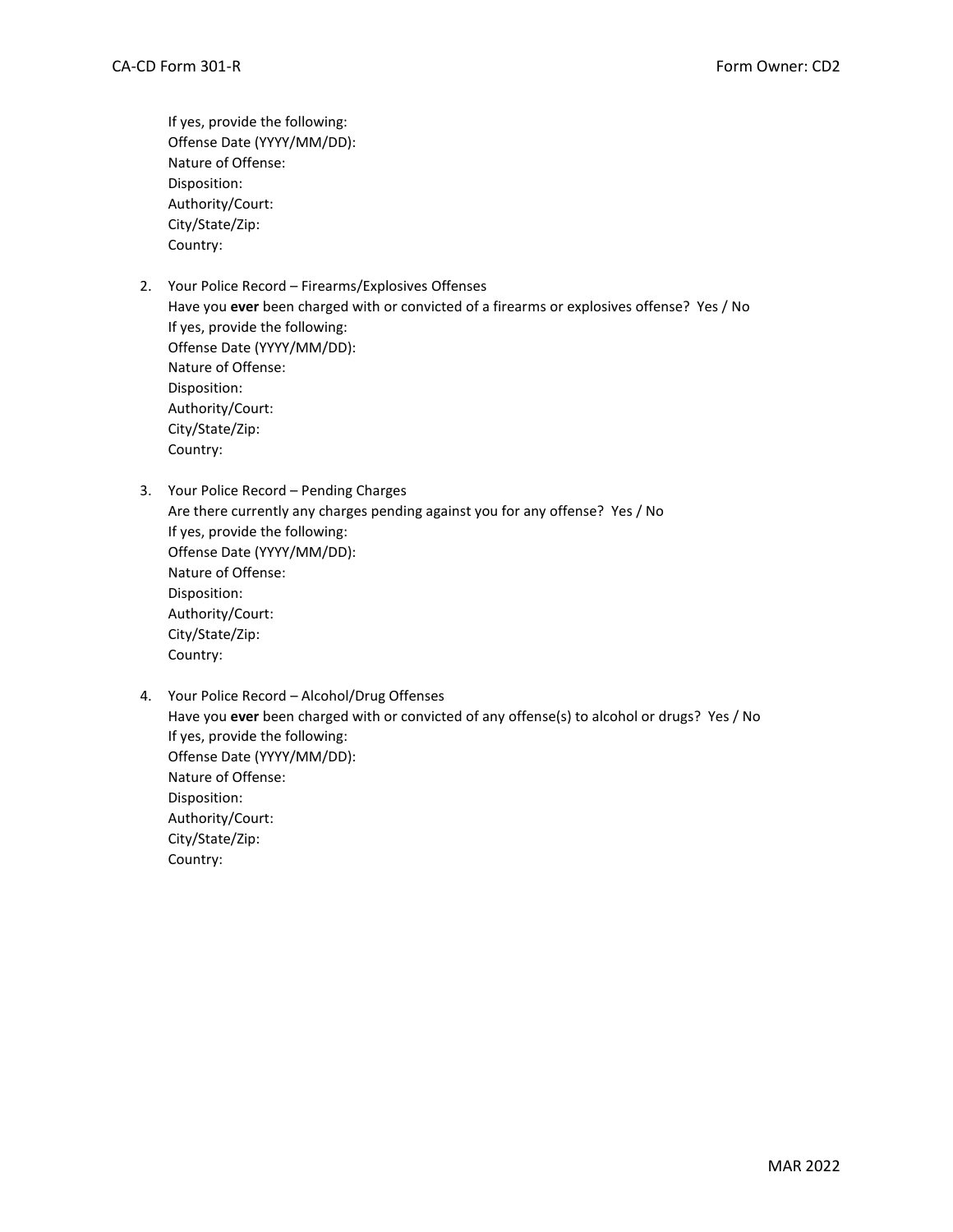5. Military Record

In the last 7 years, have you been subject to court-martial or other disciplinary proceedings under the Uniform Code of Military Justice? Yes / No If yes, provide the following: Offense Date (YYYY/MM/DD): Nature of Offense: Disposition: Authority/Court: City/State/Zip: Country:

6. Your Police Record – Other offenses

In the last **7 years**, have you been arrested for, charged with, or convicted of any offense(s) not listed in questions 1, 2, 3, 4, or 5? (Do not include traffic fines of less than \$150.00 unless the violation was alcohol or drug related) Yes / No If yes, provide the following: Offense Date (YYYY/MM/DD): Nature of Offense: Disposition: Authority/Court: City/State/Zip: Country:

7. Your Use of Illegal Drugs and Drug Activity – Illegal Use of Drugs

**Since the age of 16 or in the last 7 years**, whichever is shorter, have you illegally used any controlled substance, for example, marijuana, cocaine, crack cocaine, hashish, narcotics (opium, morphine, codeine, heroin, etc.), amphetamines, depressants (barbiturates, methaqualone, tranquilizers, etc.), hallucinogenics (LSC, PCP, etc.), or prescription drugs? Yes / No If yes, provide the following: Controlled Substance/Prescription Drug Used: From – To (YYYY/MM/DD-YYYY/MM/DD): Number of Times Used:

8. Your Use of Illegal Drugs and Drug Activity – Use in Sensitive Position Have you ever illegally used a controlled substance while employed as a law enforcement officer, prosecutor, or courtroom official; while possessing a security clearance; or while in a position directly and immediately affecting public safety? Yes / No If yes, provide the following: Controlled Substance/Prescription Drug Used: From – To (YYYY/MM/DD-YYYY/MM/DD): Number of Times Used: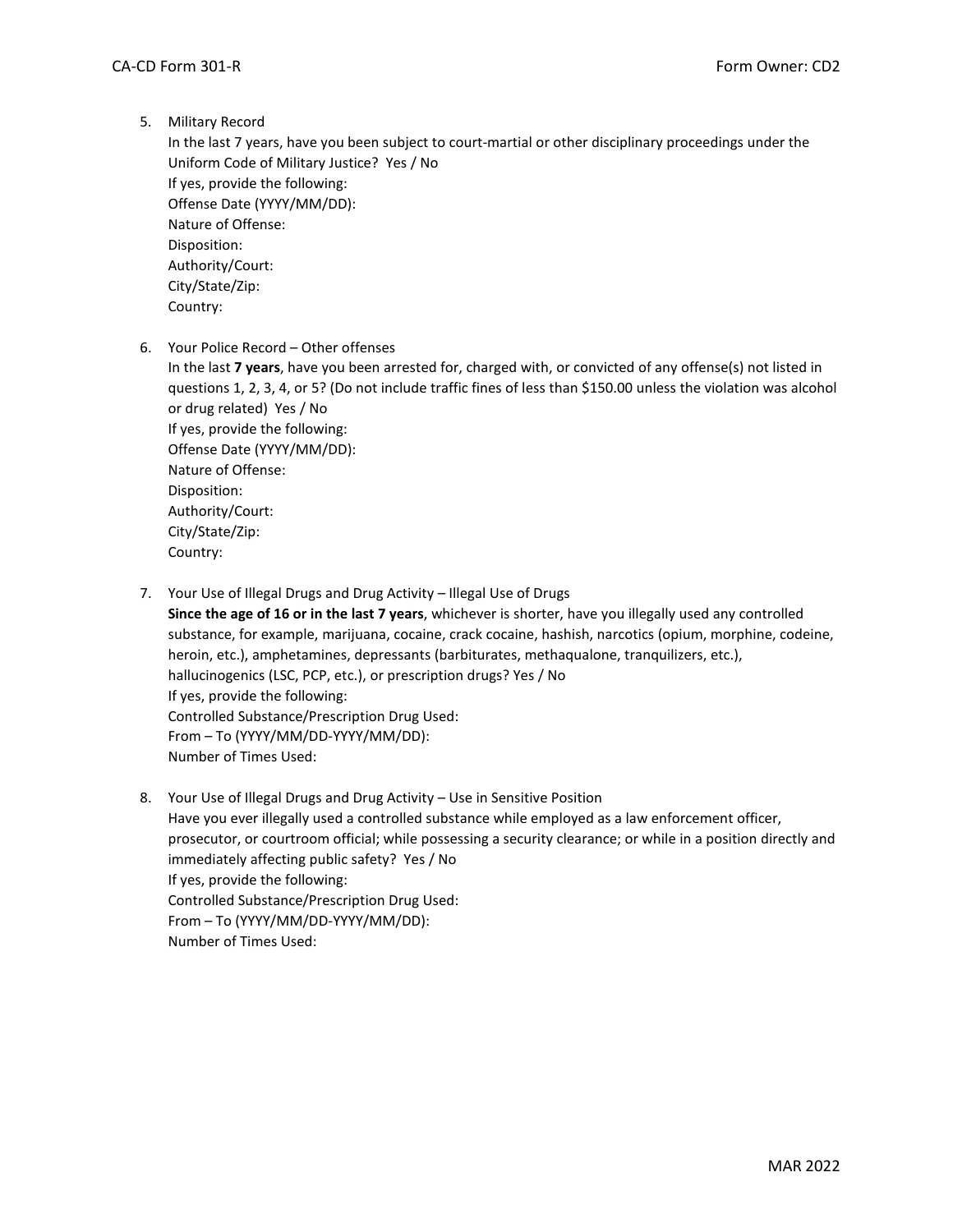9. Your Use of Illegal Drugs and Drug Activity – Drug Activity In the last **7 years**, have you been involved in the illegal purchase, manufacture, trafficking, production, transfer, shipping, receiving, or sale of any narcotic, depressant, stimulant, hallucinogen, or cannabis, for your own intended profit or that of another? Yes / No If yes, provide the following: Controlled Substance/Prescription Drug Used: From – To (YYYY/MM/DD-YYYY/MM/DD):

Number of Times Used:

10. Your Use of Alcohol

In the last **7 years**, has your use of alcoholic beverages (such as liquor, beer, wine) resulted in any alcoholrelated treatment or counseling (such as for alcohol abuse or alcoholism)? Yes / No If yes, provide the following: From – To (YYYY/MM/DD-YYYY/MM/DD): Counselor/Doctor Name (First, Middle, Last): Address: City/State/Country/Zip:

11. Government Travel Card (GTC)

Has your GTC ever been suspended? Yes / No Dates Suspended: From – To (YYYY/MM/DD-YYYY/MM/DD): If yes, explain below:

12. Security Clearance

Have you ever been denied a security clearance? Yes / No Have you ever had a security clearance revoked? Yes / No Have you ever been required to submit a statement of reason in response to a security clearance investigation finding? Yes / No If yes to any of the above, please provide further information below: